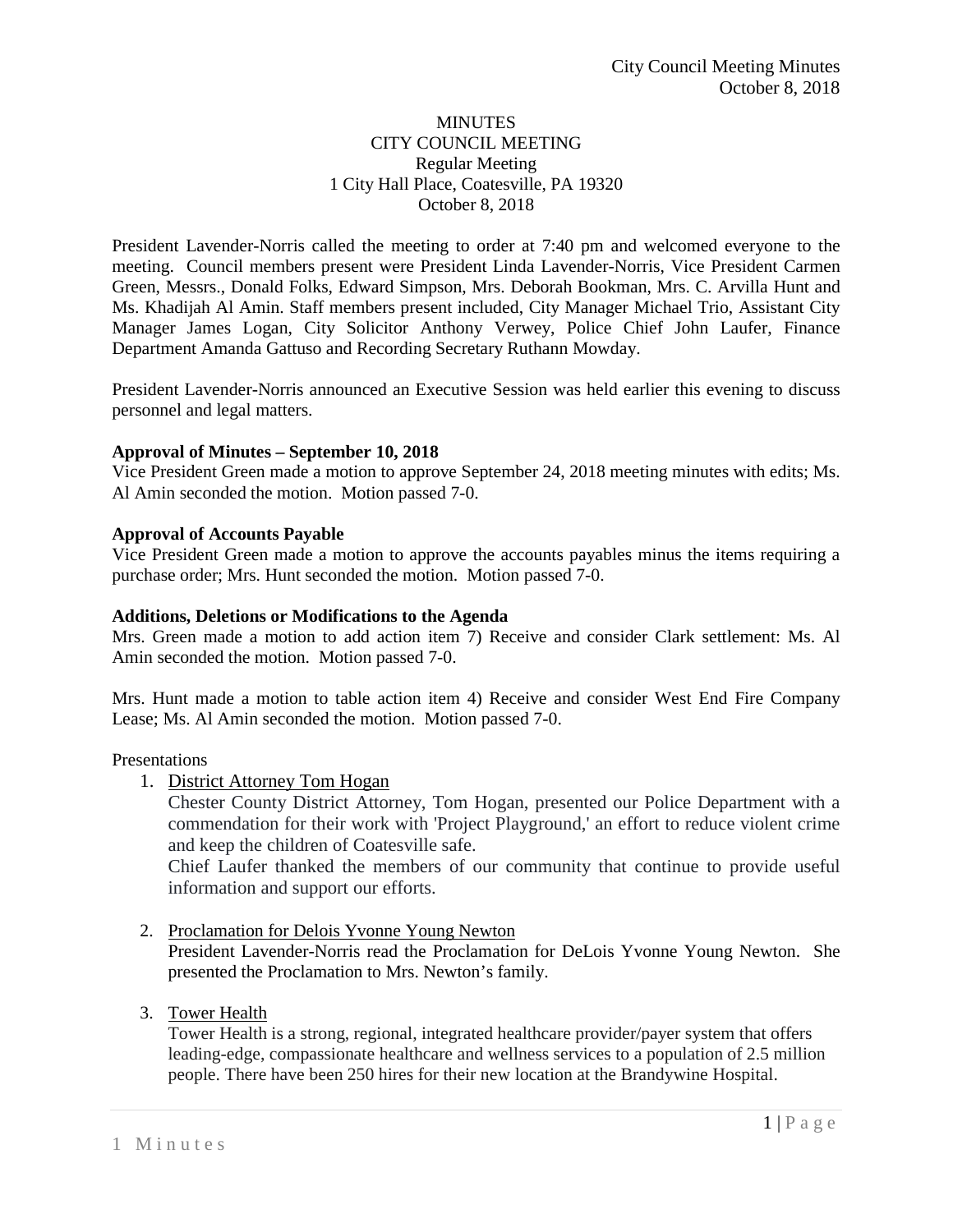Together, our six hospitals and other entities provide a full range of medical care — from prevention, screenings and education; to the latest clinical services and surgeries available; to rehabilitation. We also offer wellness programs and public health services that ensure our communities are the healthiest they can be. Our caring, highly trained physicians and staff are committed to patient safety and patient satisfaction.

At Tower Health, we have a rich history of providing high-quality, cost-effective care in the communities we serve. As the healthcare industry continues to change, one thing remains steadfast: Tower Health's commitment to Advancing Health, Transforming Lives.

Mr. Hunt asked to come back in a few months to provide an update.

#### **Citizens' Hearings –** *Regular Action Items Only* **(3 Minutes)** Joe Leofsky

Mr. Leofsky asked about the ability for the RDA to pay the loan back and stated when money is paid back it should go directly back into the Reserve Trust Fund Account.

# Paul Evans

Mr. Evans seconded the comments from Mr. Leofsky. What is shown on the books? All properties should be appraised and any monies withdrawn from the Trust should be shown on the balance sheet.

Vice President Green made a motion to close citizens' hearings on regular action items only; Mrs. Bookman seconded the motion. Motion passed 7-0.

### **Regular Action Items**

1. Receive and consider first reading of an Ordinance Amending Ordinance No. 1327-2009, Authorizing and Approving a Seven Million Dollar (\$7,000,000.00) Loan Agreement and Promissory Note Between the Redevelopment Authority and the City of Coatesville, to Authorize the capitalization of one million nine hundred – sixty-two thousand, two hundred thirty-four dollars (\$1,962,234.00) accrued interest, forgiveness of certain accrued interest, elimination of further interest payments and setting forth terms of repayment; and authorizing and approving a promissory note between the Redevelopment Authority and the City of Coatesville.

Vice President Green made a motion to approve first reading of an Ordinance Amending Ordinance No. 1327-2009, Authorizing and Approving a Seven Million Dollar (\$7,000,000.00) Loan Agreement and Promissory Note Between the Redevelopment Authority and the City of Coatesville, to Authorize the capitalization of one million nine hundred – sixty-two thousand, two hundred thirty-four dollars (\$1,962,234.00) accrued interest, forgiveness of certain accrued interest, elimination of further interest payments and setting forth terms of repayment; and authorizing and approving a promissory note between the Redevelopment Authority and the City of Coatesville; Mr. Folks seconded the motion. Motion passed 7-0.

2. Receive and consider Resolution revising the Council Meeting date from November 12, 2018 (holiday) to November 13, 2018.

MS. Al Amin made a motion to approve a Resolution revising the City Council Meeting date from November 12, 2108 (holiday) to November 13, 2018: Vice President Green seconded the motion. Motion passed 7-0.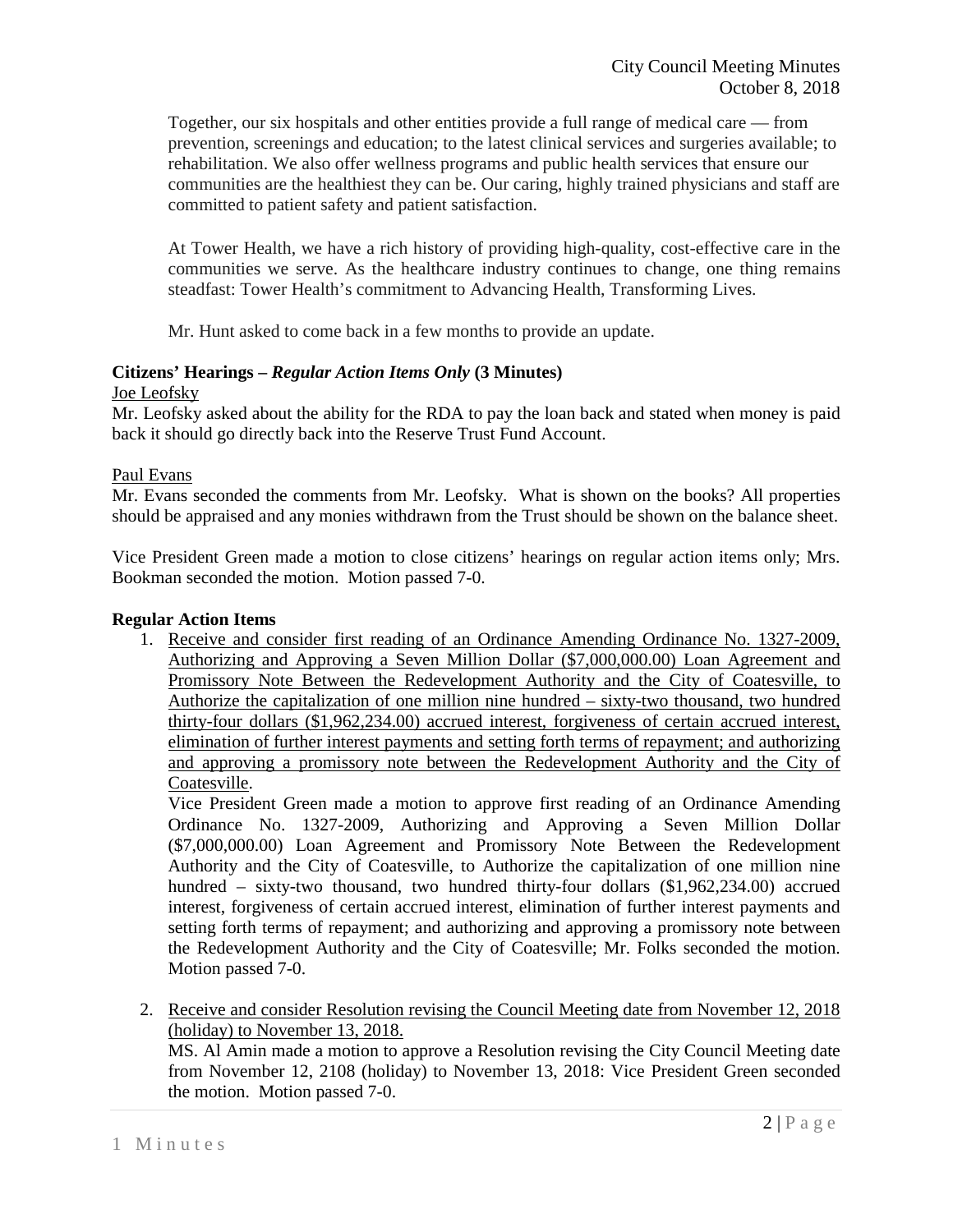## 3. Receive and consider SPCA Contract

Ms. Al Amin made a motion to table the SPCA Contract; Mrs. Hunt seconded the motion. Motion passed 7-0.

4. Receive and accept the Civil Service listing Council asked Mr. Verwey for verification of the Civil Service.

Vice President Green made a motion to approve the Civil Service listing for the Police Department; Mr. Folks seconded the motion. Motion passed 4-3. Vice President Green, Mrs. Bookman and Ms. Al Amin were the dissenting votes.

5. Receive and consider Sebastian and Sons for the  $1<sup>st</sup>$  floor duct cleaning Mr. Simpson made a motion to approve Sebastian and Sons for the first floor (Police Department) duct cleaning: Mr. Folks seconded the motion. Motion passed 7-0.

Vice President Green made a motion to close action items; Ms. Al Amin seconded the motion. Motion passed 7-0.

### **Discussion Item**

1. Meeting Minutes

There was no discussion on meeting minutes.

2. Public Works – Jack Hammer/Compressor.

Mr. Trio explained he is meeting with Public Works to discuss the department's compressor needs. Mr. Folks and Mr. Simpson will be meeting with PW Dept. also. Vice President Green suggested reaching out to the COG members to see if there is a compressor we can borrow from another municipality.

3. Ribbon cutting for City Hall

Mr. Trio announced the ribbon cutting for City Hall will be in December. Vice President Green stated she would like to have a great event for the opening.

#### **Solicitor's Report**

Mr. Verwey announced he:

- Finalized the draft RDA refinancing Ordinance which is presented for its first reading tonight
- Advised on resolution of contracting issues
- Brought two litigation matters to close
- Drafted language to address pending Right to Know requests
- Number of right-of way agreements for the  $4<sup>th</sup>$  Avenue project recorded
- Consulted on personnel matters
- Provided guidance on policy and meeting questions.

#### **City Manager's Report**

Mr. Trio announced the:

• The Pawlowski Gazebo dedication is scheduled for October 11, 2018 at 5pm.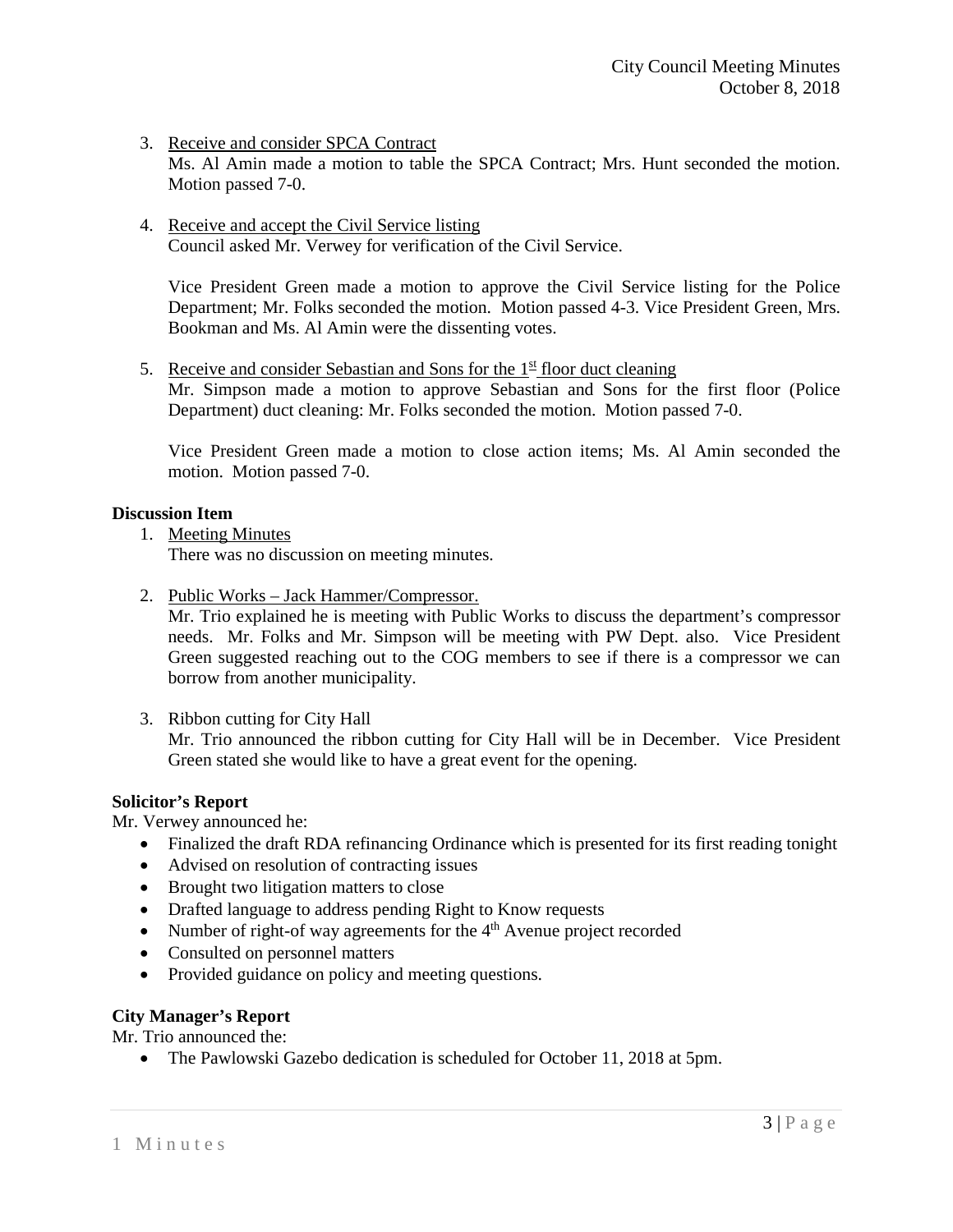- Palmer Park construction continues additional work identified for electrical service proce proposal from Veterans Construction
- $\bullet$  3<sup>rd</sup> Avenue Streetscapes begins in two weeks.
- Train Station Vice President Green inquired about having a ramp put in for riders who are disabled. A resident complained as he had a problem getting up the steps. Ms. Huntzinger advised Council to have the person contact Amtrak.

## **Citizens' Hearings –** *Non-Agenda Items Only* **(3 Minutes)**

### Fran Scamuffa

Ms. Scamuffa voiced her concerns regarding protecting the taxpayers from Council regarding nepotism and cronyism. Vice President Green asked what she meant. Ms. Scamuffa said Council plays favorites to friends and family. Favoritism with the Maranatha property.

#### Charles Jaramillo

Mr. Jaramillo stated he was a victim of fraud. He voiced his concerns on the treatment from Council and staff regarding the condemnation of his buildings. He has filed RTK's and has been denied.

## Joe Gallagher

Mr. Gallagher explained he owned Bogies and was closed down (condemned) and received no notification. He has suffered a loss of income. He provided the Police Chief with an affidavit.

## David Long

Mr. Long stated he invested over \$75,000 in his business in the City and came back from vacation and the building was condemned) the business would still be open. He asked who authorized the condemnation.

#### Joseph Leofsky

Mr. Leofsky voiced his concerns on the condemnation of the building and explained the codes that have been violated. It is not legal. He read the statute for condemning a property.

# Paul Evans

Mr. Evans quoted various sections of Pa State regulation, Sunshine Act and City codes and took a position that city council has violated these regulations and was unlawful in condemnation procedures.

# Douglas Depte

Mr. Depte stated he is a real estate developer specializing in buying homes. He voiced his concerns on how he was told he had too many projects going on and received stop orders. He has since stopped developing in the City but would like to come back and invest.

#### Ed Seggerra

Mr. Segerra commended the District Attorney and the Police Department for their award. He voiced his concerns on the condemnation of a building and asked for judicial review. He asked for immediate change in the City Government.

# Peter DeMaeo

Mr. DeMaeo announced he is planning a holiday caroling event on December 19, 2018 beginning at 1:45 pm. He asked everyone to come out and join.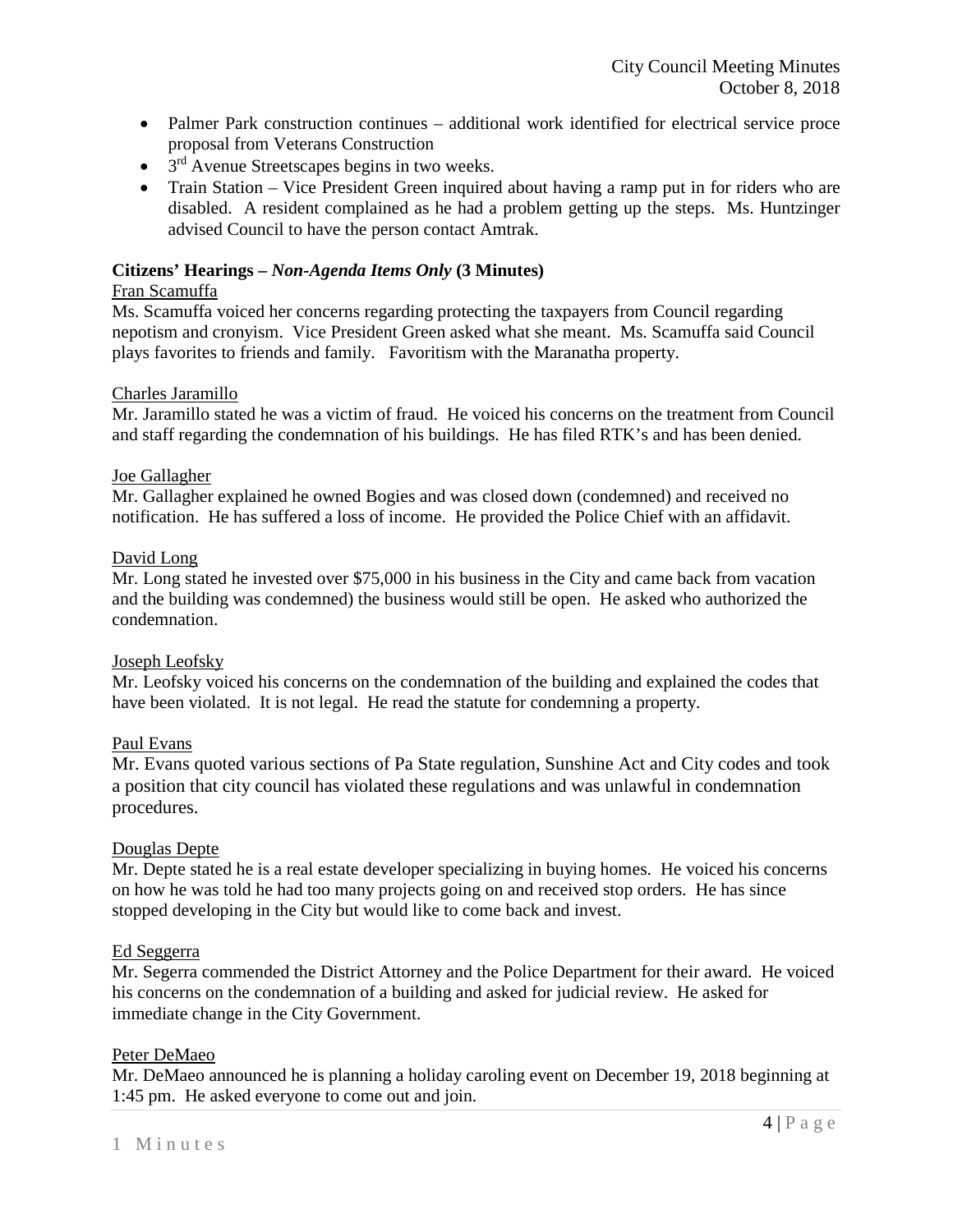# Doug Lambert

Mr. Lambert voiced his concerns on the condemnation of the building and asked to move. It has caused a hardship.

Mrs. Bookman provided an outline of the timeframe regarding the condemnation of the buildings on East Lincoln Highway. She read the full statutes of the Pa State regulation and City Codes in full from the quoted sections from the council comments for the Council members, staff and the audience.

Ms. Al Amin made a motion to close citizens' hearings on non-agenda items only; Vice President Green seconded the motion. Motion passed 7-0.

#### **Special Events**

There were no special events at this time.

## **Council Comments**

Mr. Simpson had no comment.

Mr. Folks had no comment.

Mrs. Hunt wished everyone a good night and thanks for coming.

Ms. Al Amin wished everyone a good night and safe travels home.

Mrs. Bookman thanked everyone for coming and apologized. I am not going to apologize for adhering to the Charter, the law that governs our City. I am not going to apologize that the rules are not abided by all. I do want to encourage developers and people to come in and do things by the book. I encourage that, and I applaud your efforts but what I will not do is, I will not compromise my integrity for anybody. If that's what it is supposed to be like on Council, than this ain't the place for me. Thank everyone, wish all a good night. God Bless.

Vice President Green thanked everyone for attending. She thanked Councilwoman Bookman for providing the information because everything is just coming as one sided, as though it is personal and it's not personal. We do not operate outside, we do have a City Manager and we are following what the Charter says. Again, I really appreciate your comments.

President Lavender-Norris thanked those who remained. I can't entertain the nonsense. This whole fiasco that just happened, what good came out of it, and how is it moving our City forward. The majority that walked out that door, they may very well be taxpayers, but the majority of them don't live her. We remain and then when they put their video up on YouTube, they'll say this is how Coatesville acts. But is it how we act, or is it how they came in and perform and accuse us of being the nonsense. Like, I had enough of it. I am totally done, through with the nonsense. We have an entire City to run here, not just our personal households. We are accountable for what goes on here. If there is something wrong, they will be lined up at the podium, telling us how wrong we are and telling us what we need to do. But are they standing up to say this is wrong, this is how I can help. If I'm wrong I'll step away and admit it up front first and foremost. I don't have a problem with acknowledging when I'm wrong. I can learn from that, grow and do better the next time. I am so